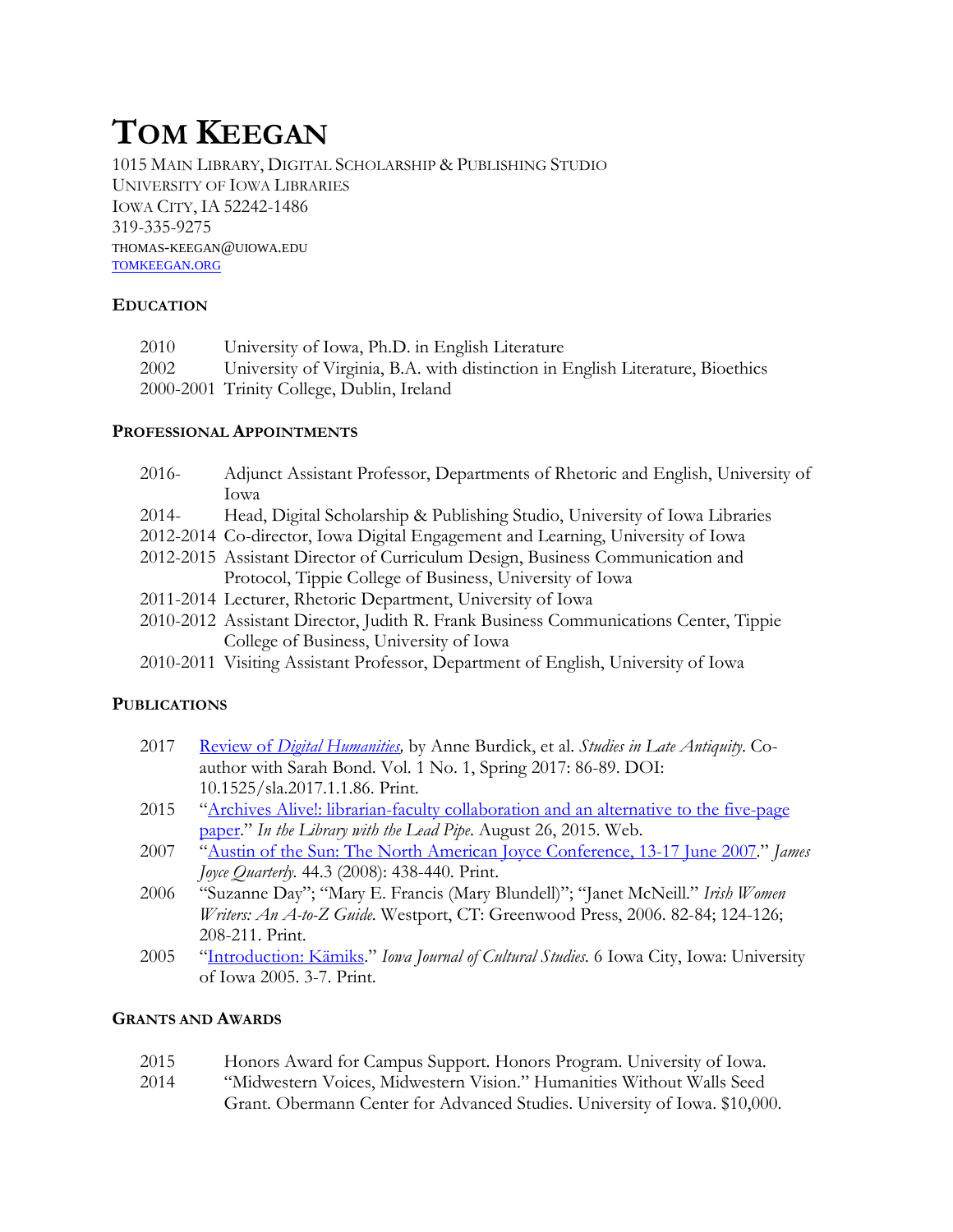- 2014 "Analytical Business Writing: Pedagogy and Practice." Educational Excellence Grant. Tippie College of Business. University of Iowa. \$10,000.
- 2013 "On Purpose." Digital Studio for the Public Humanities Grant. University of Iowa. \$7500.
- 2013 Lane Davis Award for Honors Team-Teaching. Honors Program. University of Iowa.
- 2013 "Graduate Student Work and Public Engagement, In Focus." College of Arts and Sciences Excellence and Innovation Grant. University of Iowa. \$5,000.
- 2012-2014 "Iowa Digital Engagement and Learning (IDEAL)." Student Success Grant. University of Iowa. \$74,000.
- 2012-2013 First Year Student Champion, Office of Retention, University of Iowa.
- 2009-2010 Writing Fellow, Tippie College of Business, University of Iowa.
- 2008-2009 Frederick F. Seely Distinguished Dissertation Fellowship, Department of English, University of Iowa.
- 2007-2008 T. Anne Cleary Dissertation Research Fellowship, Graduate College, University of Iowa.
- 2005 Outstanding Teaching Assistant Award, Graduate College, University of Iowa.

# **INVITED TALKS**

| 2019 | Designing across the University: Digital Collaborations with the Library and       |
|------|------------------------------------------------------------------------------------|
|      | Beyond. Panel Discussion. University of Wisconsin-Madison. Madison, WI. April      |
|      | 21.                                                                                |
| 2018 | "Digital Humanities & Social Justice." With Sarah Bond. Saint Louis University.    |
|      | October 5.                                                                         |
| 2018 | "Drinking with James Joyce." History at the Grove Series. Big Grove Brewery.       |
|      | Iowa City, IA. March 21.                                                           |
| 2018 | "Small in their lowliness': everyday people, everyday illustration." Imagining the |
|      | Extraordinary: Scientific Illustration from the Renaissance to the Digital Age     |
|      | Symposium. Library of Congress. Washington, D.C. March 15.                         |
| 2017 | "Digital Humanities and Social Justice." With Sarah Bond. Princeton University.    |
|      | Princeton, NJ. November 15.                                                        |
| 2017 | Digital Scholarship and Digital Pedagogy Q&A. Washington and Lee University.       |
|      | Lexington, VA. November 13.                                                        |
| 2017 | "Digital Humanities and Social Justice." With Sarah Bond. University of Virginia.  |
|      | Charlottesville, VA. November 10.                                                  |
| 2016 | "The Local: Mapping Real and Imagined Taverns, Pubs and Breweries from             |
|      | Antiquity to Modernity." Monmouth College. Monmouth, IL. September 28.             |
| 2016 | "Preservation, Archiving, and the Role of the Library." Obermann Center            |
|      | Summer Seminar: Linking the Big Ancient Mediterranean. Iowa City, IA. June 7.      |
| 2016 | "Piers & Bridges: building things in the humanities." Craft, Critique, Culture     |
|      | Conference. Plenary address. Iowa City, IA. April 8.                               |
| 2016 | "Libraries, Archives, and Digital Humanities in the Premodern World." Fordham      |
|      | University. New York, NY. April 6.                                                 |
| 2016 | "Meeting Places: maps, manuscripts, and making digital humanities                  |
|      | collaborative." Marquette University. Milwaukee, WI. March 31.                     |
| 2016 | "Crowdsourcing transcription and the role of participatory archives in promoting   |
|      | digital scholarship." Data Culture Speaker Series. Luther College. Decorah, IA.    |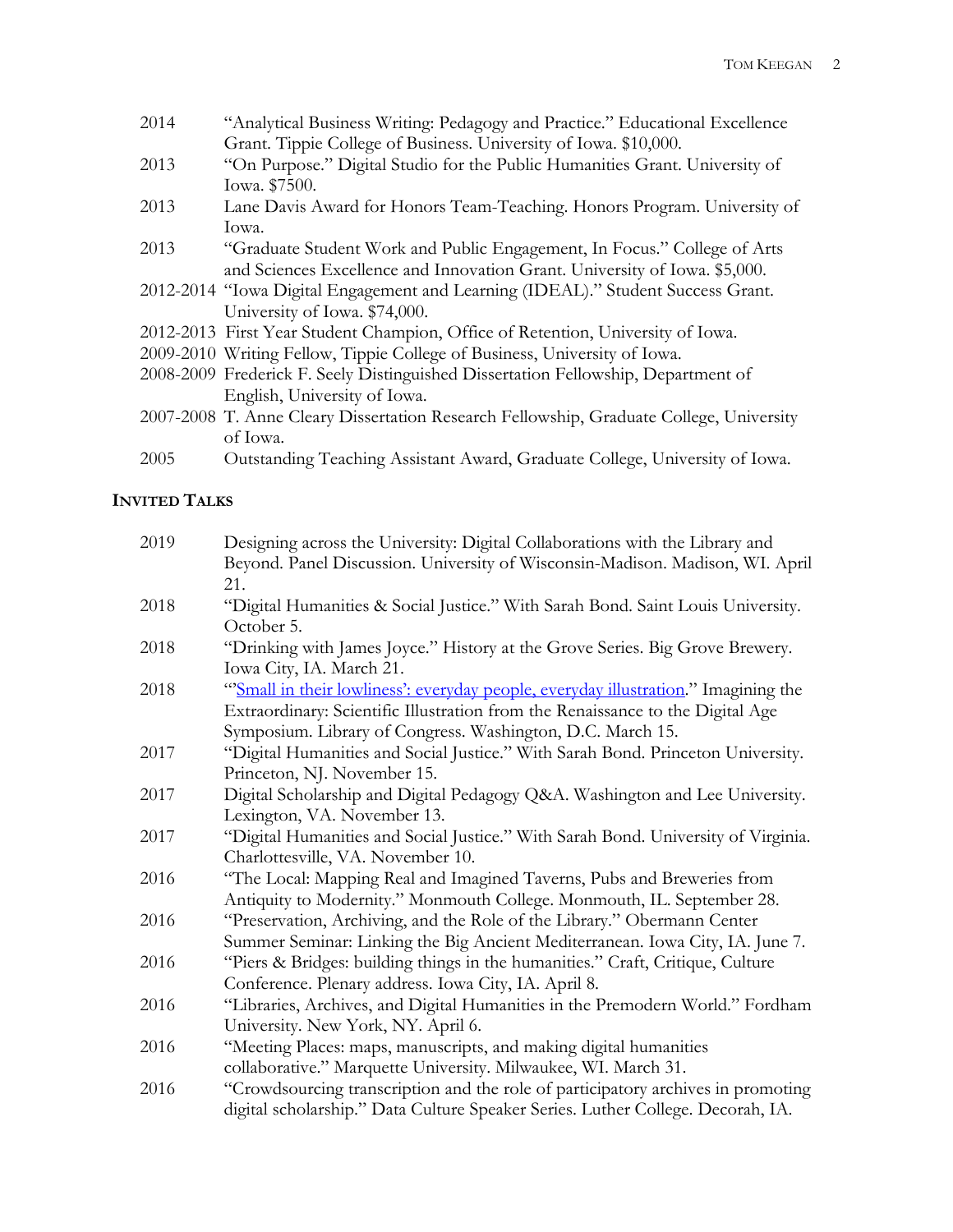|      | February 11.                                                                             |
|------|------------------------------------------------------------------------------------------|
| 2015 | "What's Going on in Engaged Social Innovation?: Experiential Learning."                  |
|      | Innovation Scholarly Interest Group. University of Iowa College of Nursing.              |
|      | Iowa City, IA. December 1.                                                               |
| 2015 | "Sound, Archives, Community: Iowa Digital Engagement and Learning."                      |
|      | University of Wisconsin-Madison. Madison, WI. November 20.                               |
| 2015 | "Participatory Archives: Collections to Classrooms and Communities."                     |
|      | Washington and Lee University. Lexington, VA. September 21.                              |
| 2015 | "Meeting Students Where They Are: Digital Scholarship & Engagement."                     |
|      | University of Iowa, Iowa City, IA. August 28.                                            |
| 2015 | "Just What is It You Do?" Brown University. Providence, RI. July 30.                     |
| 2015 | "Media, Collections, People." University of Wisconsin. Madison, WI. June 12.             |
| 2014 | "Stories of Place." Honors Primetime Keynote address. University of Iowa. Iowa           |
|      | City, IA. August 18.                                                                     |
| 2014 | "Archives Alive!: Teaching with WWII Correspondence." Irving B. Weber Days.              |
|      | Iowa City Public Library. Iowa City, IA May 7.                                           |
| 2014 | "On Purpose: Teaching the Digital Humanities." Studio Talk, Digital Studio for           |
|      | the Public Arts and Humanities. University of Iowa. Iowa City, Iowa. February 6.         |
| 2013 | "James Joyce and the Public House." Beloit College. Beloit, WI. December 3.              |
| 2013 | "Hunger Games: Catching Fire and Resistance." Associated Residence Halls event.          |
|      | University of Iowa. Iowa City, IA. November 21.                                          |
| 2013 | "Writing for the Disciplines: Advice for Graduate Students." University of Iowa          |
|      | Graduate College. Iowa City, IA. October 23.                                             |
| 2013 | "Hunger Games and Authenticity." Undergraduate Residence Hall event.                     |
|      | University of Iowa. Iowa City, IA. March 7.                                              |
| 2012 | "Living with Floods: How Do Story and Image Express the Face of Resilience?"             |
|      | Interdisciplinary Flood Institute for Teachers. University of Iowa College of            |
|      | Education. Iowa City, IA. December 1.                                                    |
| 2012 | "The Danger of the Single Story: The Power of Narratives." 16th Annual                   |
|      | International Day. College of Education, University of Iowa. Iowa City, IA.              |
|      | November 6.                                                                              |
| 2012 | "Writing in the Disciplines and Engagement Pedagogy." Iowa Education Fellows             |
|      | Program. College of Education, University of Iowa. Iowa City, IA. October 8.             |
| 2012 | "Hunger Games, Myth, and Popular Culture." Honors Program undergraduate                  |
|      | event. University of Iowa. Iowa City, IA. March.                                         |
|      | 2010-2012 "Writing an Analyst Report." "Applied Equity Valuation" course. Tippie College |
|      | of Business. University of Iowa, Iowa City, IA. Biannual.                                |

# **CONFERENCE ACTIVITY**

- 2019 "Getting Things Done: Administrative Tips, Tricks, Helps, and Hindrances in Digital Scholarship." Workshop organizer. Digital Humanities Conference. Utrecht, Netherlands. July.
- 2019 "Supporting Student Research 'Beyond the PDF': Creating Campus Collaborations that Promote Digital Scholarship." Midwestern Association of Graduate Schools Annual Meeting. St. Louis. March.
- 2019 Guest Panelist. ["Faculty and Librarians in the digital forefront.](https://docs.google.com/document/d/1sWdl7qGiSVCnG63ot2o7kyH7vfC7cyHasmD4ijO19IM/edit)" The Forum for Classics Libraries and Scholarly Communications (FCLSC) Annual Meeting. Society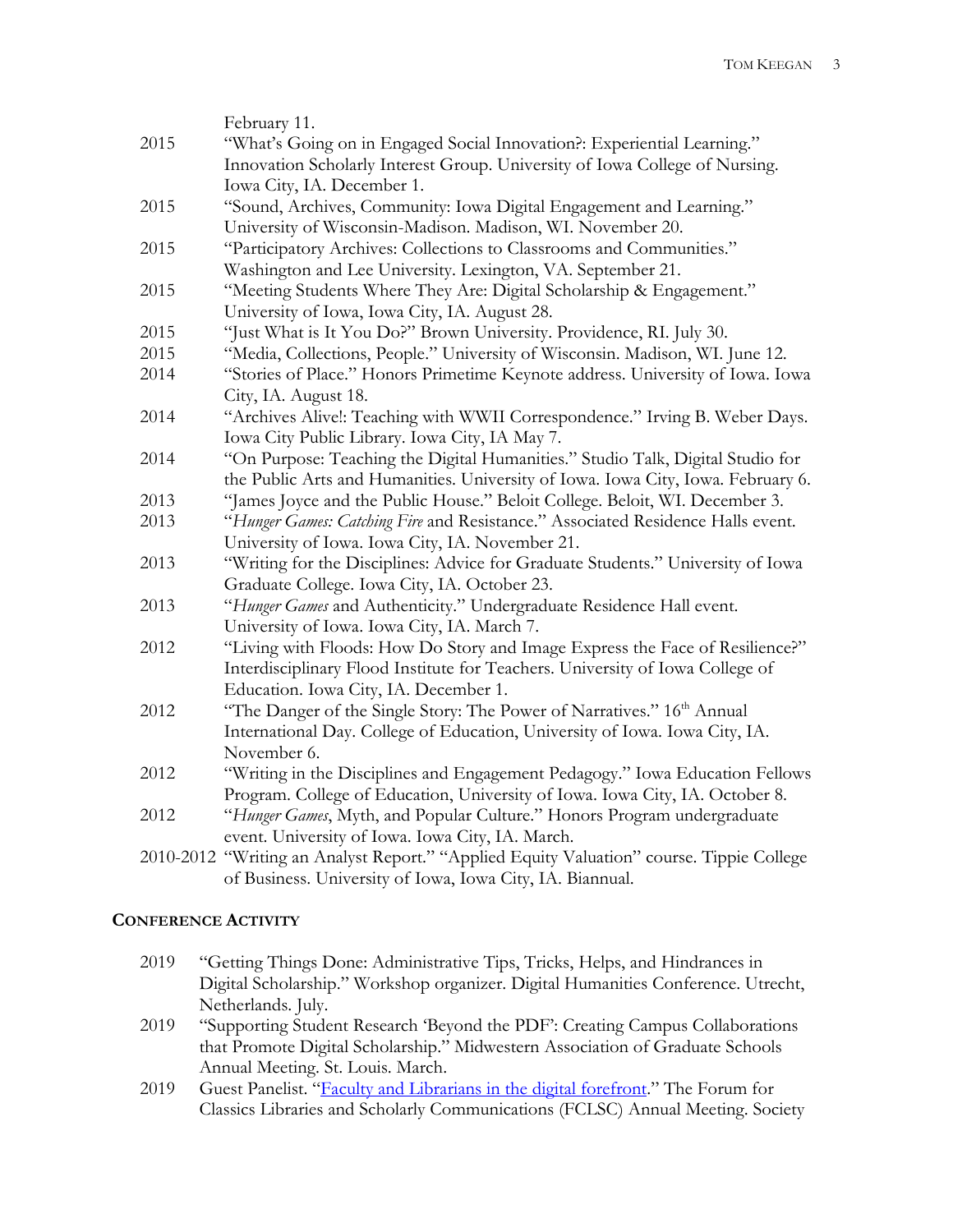|      | for Classical Studies Annual Meeting. San Diego, CA. January.                                                                                   |
|------|-------------------------------------------------------------------------------------------------------------------------------------------------|
| 2018 | "Better Together: Unleashing the Potential of Our Regional Networks." United                                                                    |
|      | States Electronic Thesis and Dissertation Association. Denver, CO. September                                                                    |
| 2017 | "They Live! Fanzines and Digital Access." Digital Library Federation Forum.                                                                     |
|      | Pittsburgh, PA. October.                                                                                                                        |
| 2017 | "Quotidian Reading: Digitally Mapping Literary and Personal Geographies." Digital                                                               |
|      | Humanities 2017. Montreal, Canada. August.                                                                                                      |
| 2015 | "The Iowa Studio: Reconceptualizing Support for Digital Scholarship." Coalition for                                                             |
|      | Networked Information Fall Membership Meeting. Washington D.C. December.                                                                        |
| 2015 | Chicago Colloquium on Digital Humanities and Computer Science. Chicago, IL.                                                                     |
|      | November.                                                                                                                                       |
| 2015 | Association of Research Libraries Fall Forum: Research Partnerships in Digital                                                                  |
|      | Scholarship for the Humanities and Social Sciences. Washington, D.C. October.                                                                   |
| 2015 | "DIY History: Participatory Archives at The University of Iowa." American                                                                       |
|      | Association for State and Local History. Louisville, KY. September.                                                                             |
| 2015 | "DIY History: Building Digital Connections between Special Collections and the                                                                  |
|      | Undergraduate Classroom." San Diego, CA. April.                                                                                                 |
| 2015 | Crowdsourcing Projects from the University of Iowa and the University of                                                                        |
|      | Louisville Panel. American Library Association Midwinter Meeting. Chicago, IL.                                                                  |
|      | February.                                                                                                                                       |
| 2014 | "Archives Alivel: Adding Scalability to Digital Humanities Scholarship,                                                                         |
|      | Undergraduate Engagement, and Librarian/Faculty Collaboration." Coalition for                                                                   |
|      | Networked Information Fall Membership Meeting. Washington, D.C. November.                                                                       |
| 2014 | "Archives Alive!: Engaging Undergraduates with a Digital Humanities                                                                             |
|      | Crowdsourcing Project." Digital Pedagogy and the Undergraduate Experience: An                                                                   |
|      | Institute. Toronto, OT, Canada. August.                                                                                                         |
| 2014 | Faculty Institute on Social Entrepreneurship across the Disciplines. Obermann                                                                   |
|      | Center for Advanced Studies, University of Iowa. Las Vegas, NV. May.                                                                            |
| 2013 | "The Iowa Narratives Project: Innovating General Education." National Collegiate                                                                |
|      | Honors Council. New Orleans, LA. November.                                                                                                      |
| 2013 | "Assessing the Motivations of Students Enrolled in Approaches to Service-Learning                                                               |
|      |                                                                                                                                                 |
|      | in the Classroom, a Graduate Course in Service-Learning Pedagogy." Upper<br>Midwest Civic Engagement Summit. Dubuque, IA. May.                  |
| 2013 | "Beyond the Essay: Sustainable Publicly-Engaged Assignments." Conference on                                                                     |
|      |                                                                                                                                                 |
| 2013 | College Composition and Communication. Las Vegas, NV. March.<br>"LIVE Joyce: Experiential Learning and Ulysses." Irregular Miami J'yce Birthday |
|      | Conference. Miami, FL. January.                                                                                                                 |
| 2012 | "Fourteen Centers, One University: The boundaries, burdens, and boons of                                                                        |
|      | disciplinary writing support." International Writing Centers Association Conference.                                                            |
|      | San Diego, CA. October.                                                                                                                         |
| 2012 | "Speakeasy: the architecture of association in Joyce's works." Architectural                                                                    |
|      |                                                                                                                                                 |
|      | Modernism Seminar. Modernist Studies Association 14. Las Vegas, NV. October.                                                                    |
| 2012 | "Do Not Wait Until Tenure: Supporting the Design of Sustainable Service-Learning                                                                |
|      | Pedagogies." Upper Midwest Civic Engagement Summit. Macalester College, St.                                                                     |
|      | Paul, MN. June.                                                                                                                                 |
| 2012 | "Designing Service-Learning Projects." Beyond Tolerance Diversity Conference.                                                                   |
| 2011 | College of Education. University of Iowa, Iowa City, IA. April.                                                                                 |
|      | "Getting a Handle on the Door in O'Casey's The Plough and the Stars." Transparent                                                               |
|      |                                                                                                                                                 |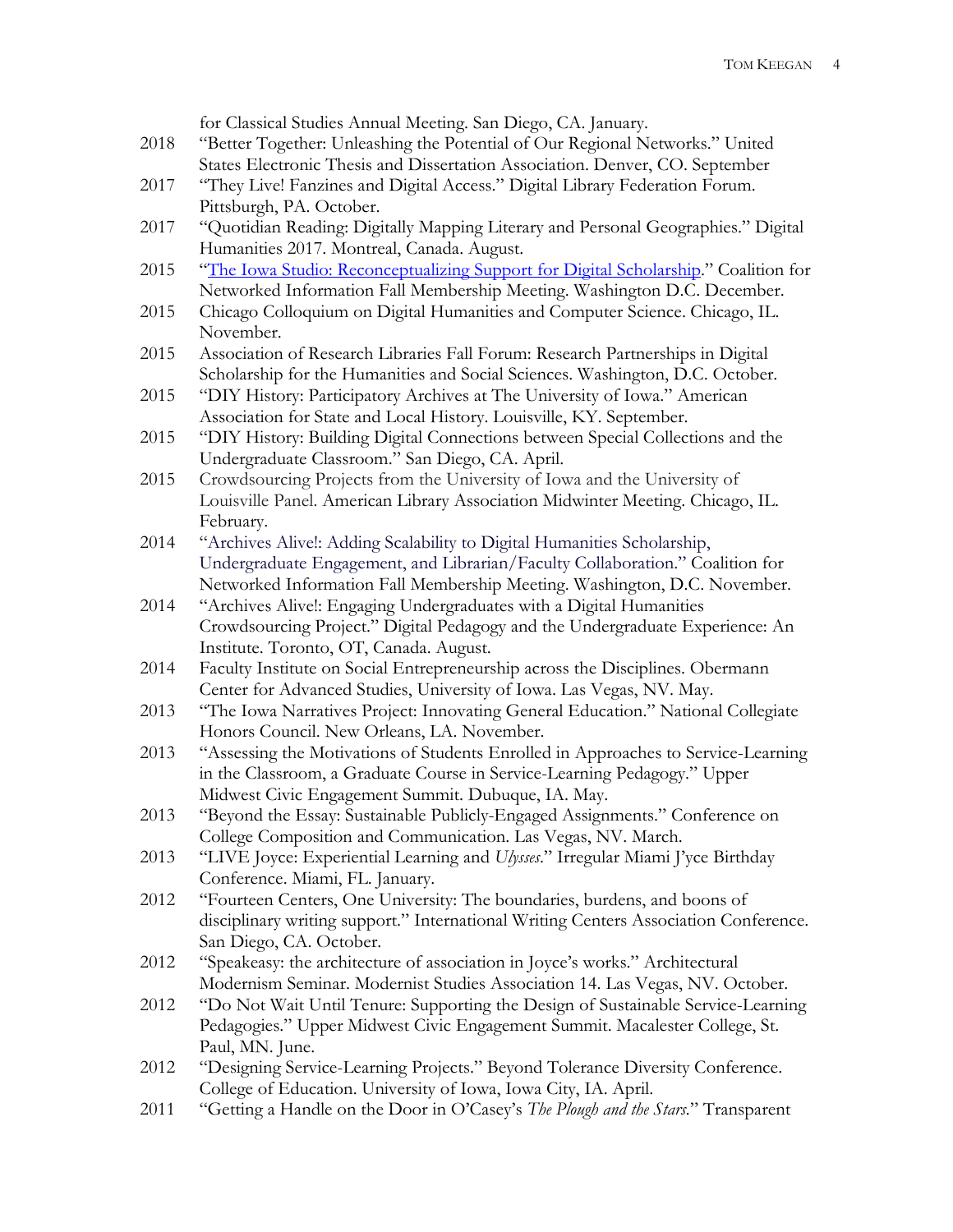Spaces of Modernity Seminar. Modernist Studies Association 13. Buffalo, NY. October.

- 2011 "Having it Easy: Drinking with the Irish in the Harlem Renaissance." 6<sup>th</sup> Biennial Meeting of the Alcohol and Drug History Society. Buffalo, NY. June.
- 2009 Digital Modernism Seminar. Modernist Studies Association 11. Montréal, Québec, Canada. November.
- 2009 "Being Publicitly in *Finnegans Wake*: Joyce's Structural Transformation of the Public House." North American James Joyce Conference. Buffalo, NY. June.
- 2007 "Making an Entrance: At the Threshold of the Pub in Joyce's *Dubliners* and *Ulysses*." Midwest American Conference for Irish Studies, Kansas City, MS. October.
- 2007 "'Nothing happens in the public houses': Space and Practice in 'A Little Cloud' and Counterparts.'" North American James Joyce Conference, Austin, TX. June.
- 2005 "Saint Roger: The Ghost of Roger Casement in Irish Literature." Intellectuals and the Nation-State Conference. University College Dublin, Ireland, November.

#### **UNIVERSITY TEACHING EXPERIENCE**

\*INSTRUCTOR OF RECORD FOR ALL COURSES

### **Digital Humanities**

| 2019- | Digital Humanities Capstone |  |
|-------|-----------------------------|--|
|       |                             |  |

2017-2018 Studio Summer Fellowship course

#### **Rhetoric**

| 2014-19                   | Idea to Innovation                                                     |
|---------------------------|------------------------------------------------------------------------|
| 2014                      | Speaking Skills                                                        |
| 2014                      | Colloquium: Teaching Rhetoric (graduate course)                        |
| 2012-15                   | Writing in the Disciplines (graduate course)                           |
|                           | 2012-2014 Drugs and Television: The Rhetoric of The Wire               |
| 2012                      | Service-Learning in the Classroom (graduate course)                    |
| 2012                      | College Outside the Classroom: Being a Civically-Engaged Student       |
| 2003-2014 Rhetoric        |                                                                        |
| English                   |                                                                        |
|                           | 2017-2018 Writing the Everyday with James Joyce                        |
| 2011                      | The Evolution of Irishness                                             |
| 2011                      | Canonical Modernism of the British Isles                               |
|                           | 2008-2010 James Joyce and Everyday Life                                |
|                           | 2007 Drunk Literatures                                                 |
|                           | 2006-2007 Literature and Sexualities                                   |
|                           | 2005-2011 Interpretation of Literature                                 |
| Honors                    |                                                                        |
|                           | 2015-18 Futurology: Predicting Tomorrow Today                          |
|                           | <b>Honors Thesis Supervisor</b>                                        |
|                           | 2013 "A Taste of Joyce: The Role of the Alimentary Process in Ulysses" |
|                           | <b>Honors Orientation</b>                                              |
|                           | 2012-2018 Primetime Iowa City Guide                                    |
| <b>Leadership Studies</b> |                                                                        |
| 2015                      | Alternative Break Service Learning                                     |
| <b>Business</b>           |                                                                        |
|                           | 2010-2011 Business Communications Internship I/II                      |
|                           |                                                                        |